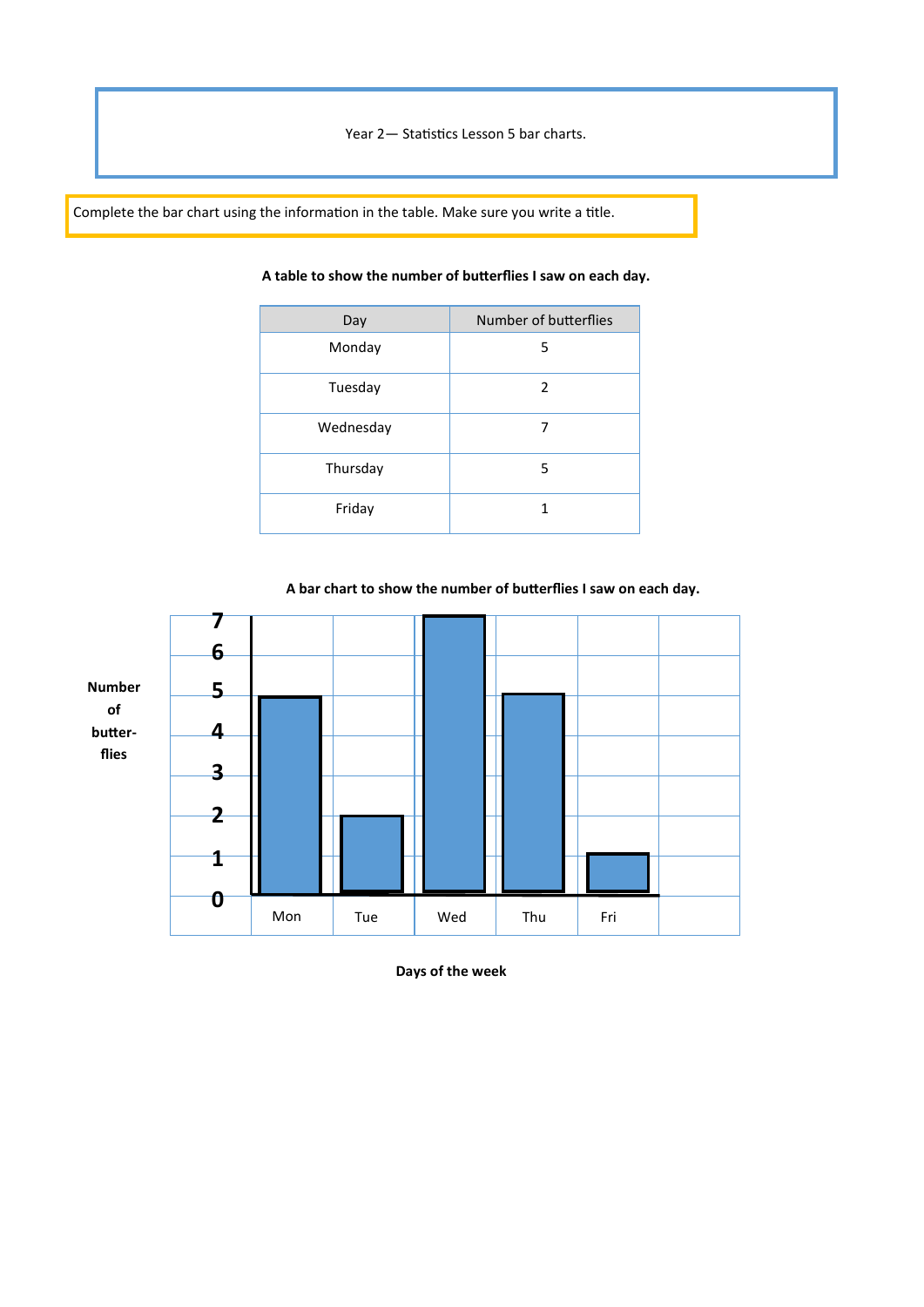Complete the bar chart using the information in the table. Make sure you write a title.

| Day    | Number of butterflies |
|--------|-----------------------|
| Red    | 8                     |
| Green  | 3                     |
| Yellow | 4                     |
| Orange | 9                     |
| Purple | 5                     |

## **A table to show the different coloured jelly beans in a pack.**

## **A bar chart to show the number of different coloured jelly beans in a pack**



**Different colours**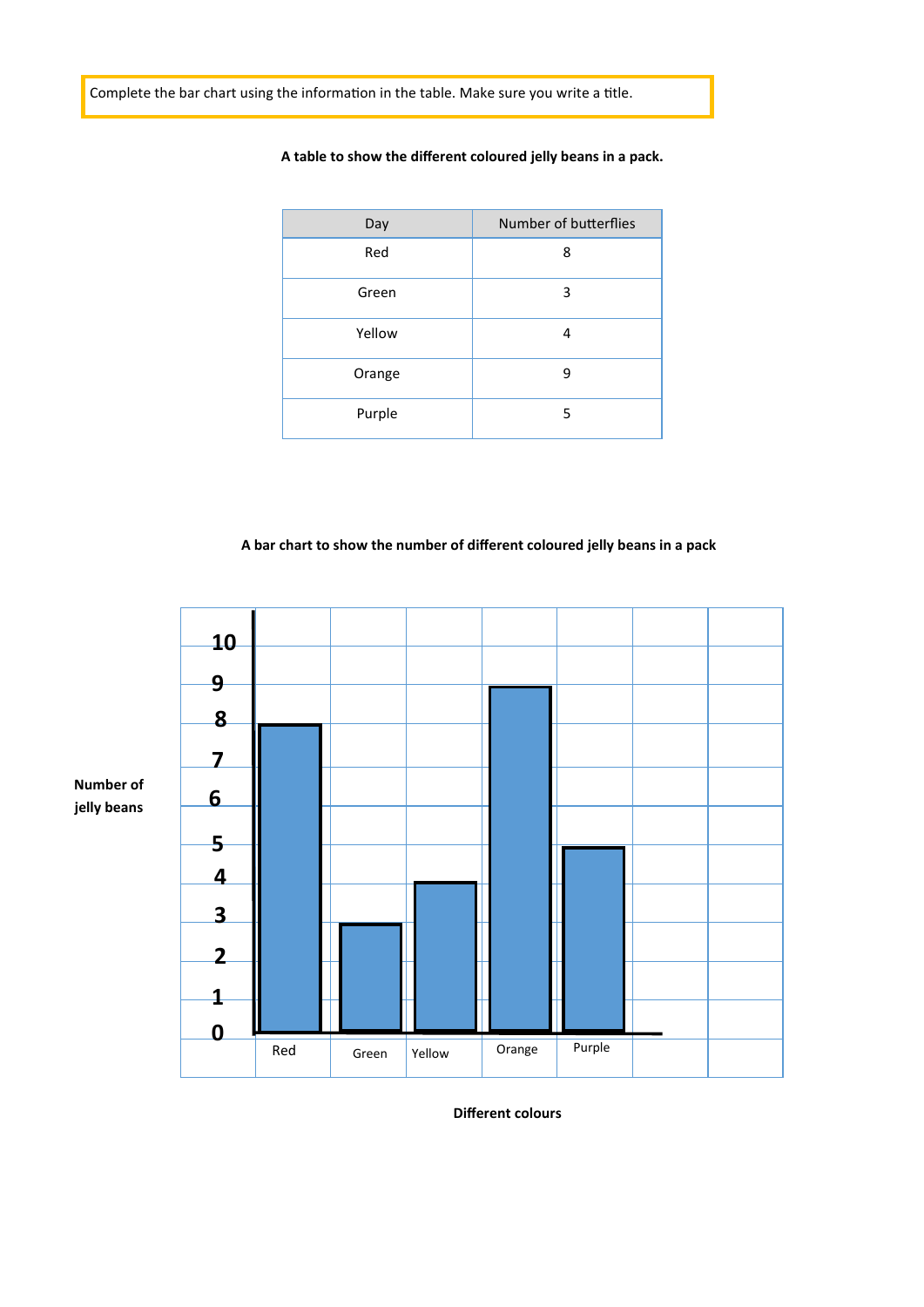Year 2— Statistics #6 answering questions on tally charts and tables.

| Vehicle   | Total |
|-----------|-------|
| Car       | 8     |
| Motorbike | 12    |
| Tractor   | 3     |
| Boat      | 5     |
| Lorry     | 1     |

These are the different types of vehicles I have seen.

Which vehicle did I see the most of? motorbikes

How many motorbikes and tractors did I see? 15

What is the difference between the number of lorries that I saw and the number of cars? 7

| Colour | Total |
|--------|-------|
| Red    | 5     |
| Blue   | 5     |
| Orange | 3     |
| Green  | 6     |
| Purple | 9     |

The different coloured sweets in my pack.

Which colours did I have the same amount of? Red and blue

How many green and purple sweets were there? 15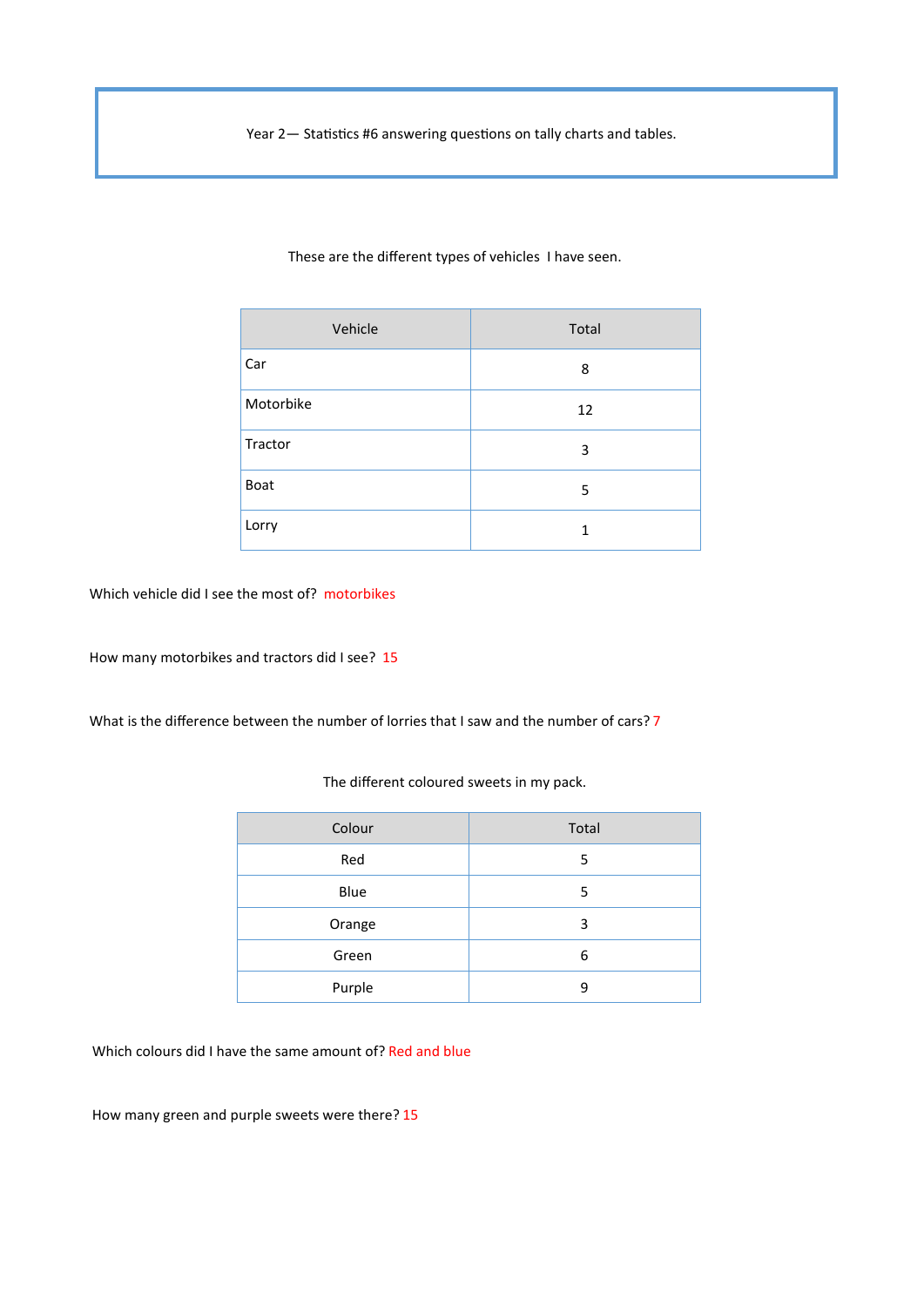These are the different types of vehicles I have seen.

| Vehicle     | Tally |
|-------------|-------|
| Car         |       |
| Lorry       |       |
| <b>Bike</b> |       |
| Aeroplane   |       |

Which vehicle did I see the least? Aeroplane

What is the total amount of vehicles I saw? 24

What is the difference between the number of cars and the number of lorries I saw? 7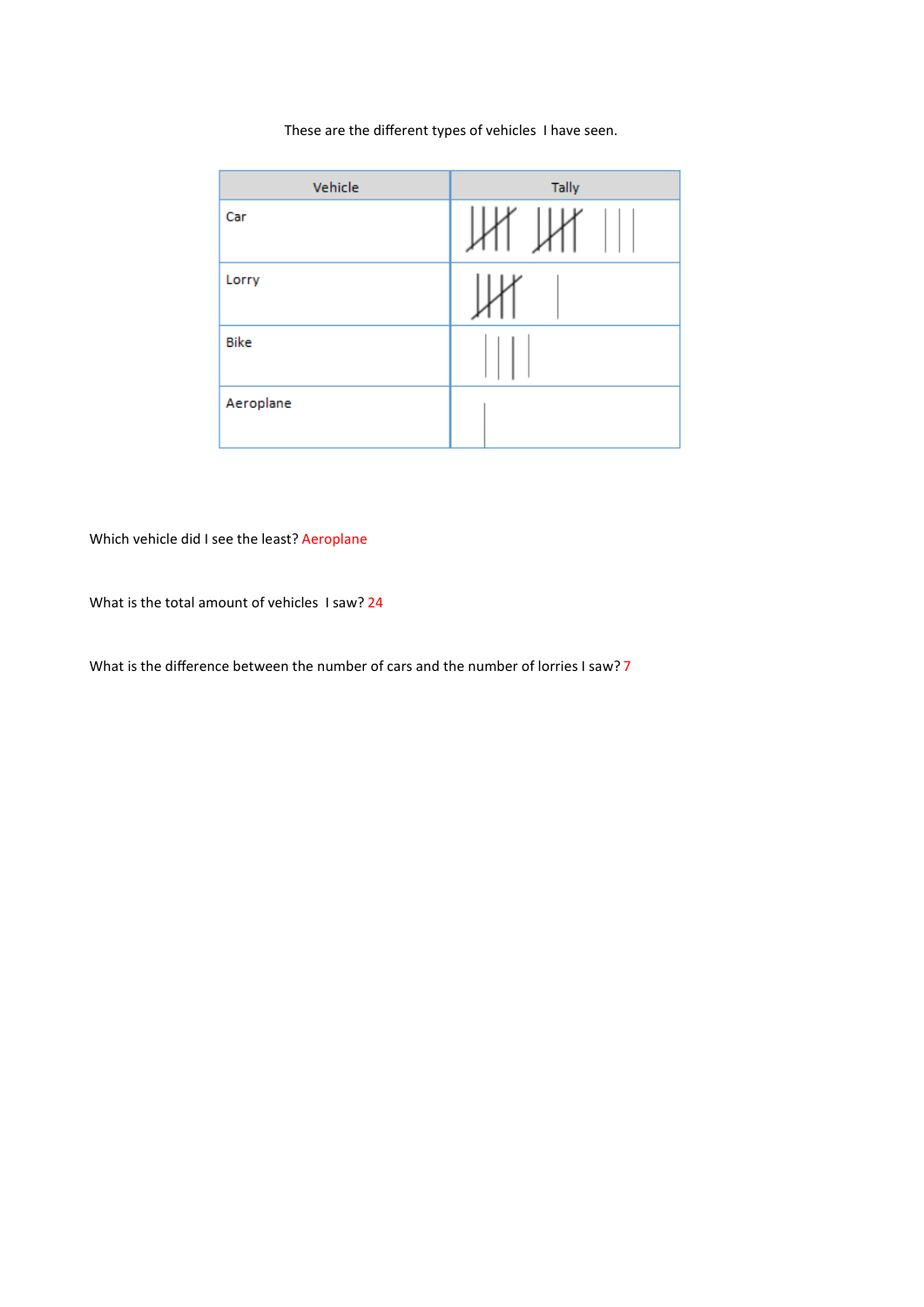Year 2— Statistics #7 answering questions about bar charts and pictograms

A pictogram to show the number of trains I saw each day

|          |                        |                     | Key         |
|----------|------------------------|---------------------|-------------|
|          |                        | <b>The other as</b> | $= 1$ train |
|          |                        |                     |             |
| Day      | <b>Tally</b>           |                     |             |
| Thursday | in in in in            |                     |             |
| Friday   | ,<br><b>A</b>          |                     |             |
| Saturday |                        |                     |             |
| Sunday   | <b>ANTISERESS</b><br>щ |                     |             |

On what day did I see the most trains? Saturday

What is the total amount of trains I saw? 15

|      | A pictogram to show the number of pancakes each child ate |                      |
|------|-----------------------------------------------------------|----------------------|
|      |                                                           | Key<br>$= 1$ pancake |
| Day  | Tally                                                     |                      |
| Mary | 、等                                                        |                      |
| John | 事典事典书                                                     |                      |
| Amy  | 鼻鼻鼻鼻鼻鼻鼻                                                   |                      |
| Pete |                                                           |                      |

What is the difference between the amount of pancakes Pete ate and the amount Amy ate? 7

Who ate the second most amount of pancakes? John